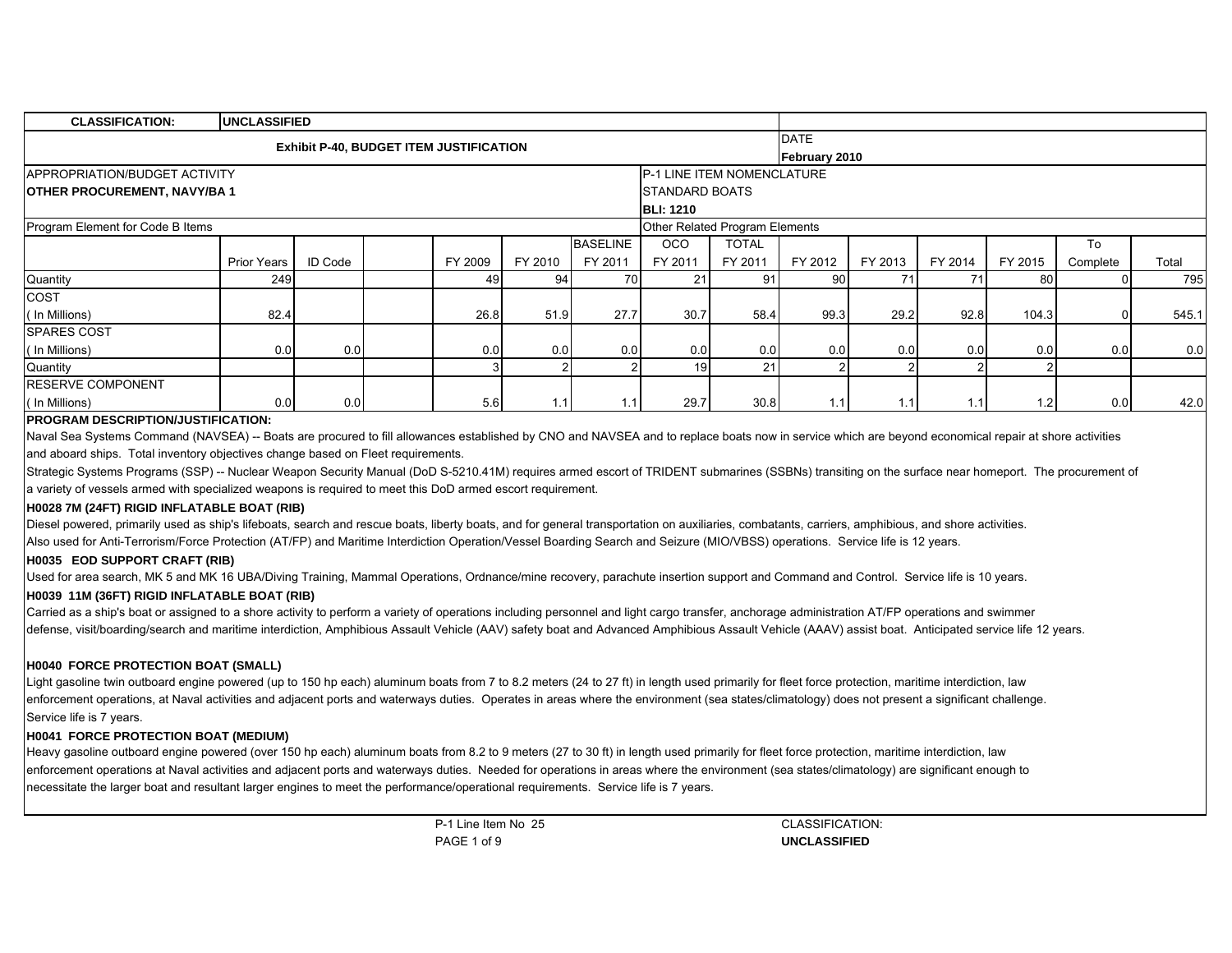| <b>CLASSIFICATION:</b>             | <b>IUNCLASSIFIED</b>                                          |                            |               |
|------------------------------------|---------------------------------------------------------------|----------------------------|---------------|
|                                    | <b>Exhibit P-40, BUDGET ITEM JUSTIFICATION (CONTINUATION)</b> |                            | <b>DATE</b>   |
|                                    |                                                               |                            | February 2010 |
| APPROPRIATION/BUDGET ACTIVITY      |                                                               | P-1 LINE ITEM NOMENCLATURE |               |
| <b>OTHER PROCUREMENT, NAVY/BA1</b> |                                                               | <b>ISTANDARD BOATS</b>     |               |
|                                    |                                                               | <b>BLI: 1210</b>           |               |

# **H0042 FORCE PROTECTION BOAT (LARGE)**

Twin diesel engine powered aluminum boats over 9 meters (30 ft) in length used primarily for fleet force protection, maritime interdiction, law enforcement operations, at Naval activities and adjacent ports and waterways duties. Needed in areas where the environment (sea states/climatology) necessitate a larger boat for dependability. Too heavy to meet the performance/operational requirements with outboard engines. Service life is 7 years.

#### **H0048 NSW LONG RANGE SUPPORT CRAFT**

SEAL combat swimmer/SEAL Delivery Vehicle (SDV)/surface swimmer safety craft for offshore/open ocean training support. Provides transportation to/from training areas, dive supervisor/event officer-in-charge/corpsman safety support platform and injured diver/swimmer egress platform for Naval Special Warfare. Anticipated service life is 10 years.

#### **H0049 RIVERINE MULTI-MISSION CRAFT**

Provides the Navy the ability to conduct shaping and stability (Phase 0) operations, maritime security and additional tasks related to the Overseas Contingency Operations (OCO) on inland

# waterways. Anticipated service life is 8 years.

# **H0050 NSW SHORT RANGE SUPPORT CRAFT**

Used in support of combat swimmer-diver training evolutions and the Special Warfare Combatant Craft (SWCC) Basic Crewman Training curriculum. Anticipated service life is 10 years.

#### **H0052 WORKBOAT (MEDIUM)**

Heavy duty twin Diesel inboard engine powered aluminum or steel boats, less than 11.5 meters (38 ft) in length used primarily for heavier and or more powerful multi-purpose workboat applications at Naval activities and adjacent ports and waterways duties, such as line handling, cargo carrying, harbor cleaning, firefighting, diver support, pusher boat and security barrier tending. The WB(M) is needed for operations in areas where the environment (sea states/climatology) are significant enough to necessitate the larger boat and resultant larger engines to meet the performance/operational, including high bollard pull security barrier towing and pusher boat requirements. Service life is 20 years.

#### **H0055 NSW RIVERINE ASSAULT BOAT (RAB)**

NSW Riverine Assault Boat (RAB) - The NSW Riverine Assault Boat is a high speed boat with ample weapons and equipment capacity whose primary mission is insertion/extraction of SEALs into a low-to-medium threat environment in a riverine area. Secondary missions include providing fire support, serving as a staging area and reconnaissance platform, acting as a waterborne guard post, and operating as an interdiction or Search and Rescue (SAR) craft. Service life is 8 years.

#### **H00S3 SMALL ESCORT VESSEL (33')**

33' weaponized vessel capable of 55 knots and operations in 8' seas. Armed with M240 machine gun.

### **H0830 PRODUCTION ENGINEERING**

Used for development of technical data packages, technical support, Acceptance Test and Evaluation, manual development and printing, trials, boat inspections, etc. Also, life raft inspections, QA and production oversite, etc.

#### **H0CA5 DIVE BOATS**

Operations involving diving or the need to deploy support equipment at or near the water. Examples include dive operations focusing on underwater ships husbandry of Fleet assets, training, underwater survey and RDT&E, as well as, general ports and waterways operations, routine harbor maintenance and cleanup duties, and to assist in patrol, rescue, fire fighting and picket

> P-1 Line Item No 25PAGE 2 of 9

CLASSIFICATION:**UNCLASSIFIED**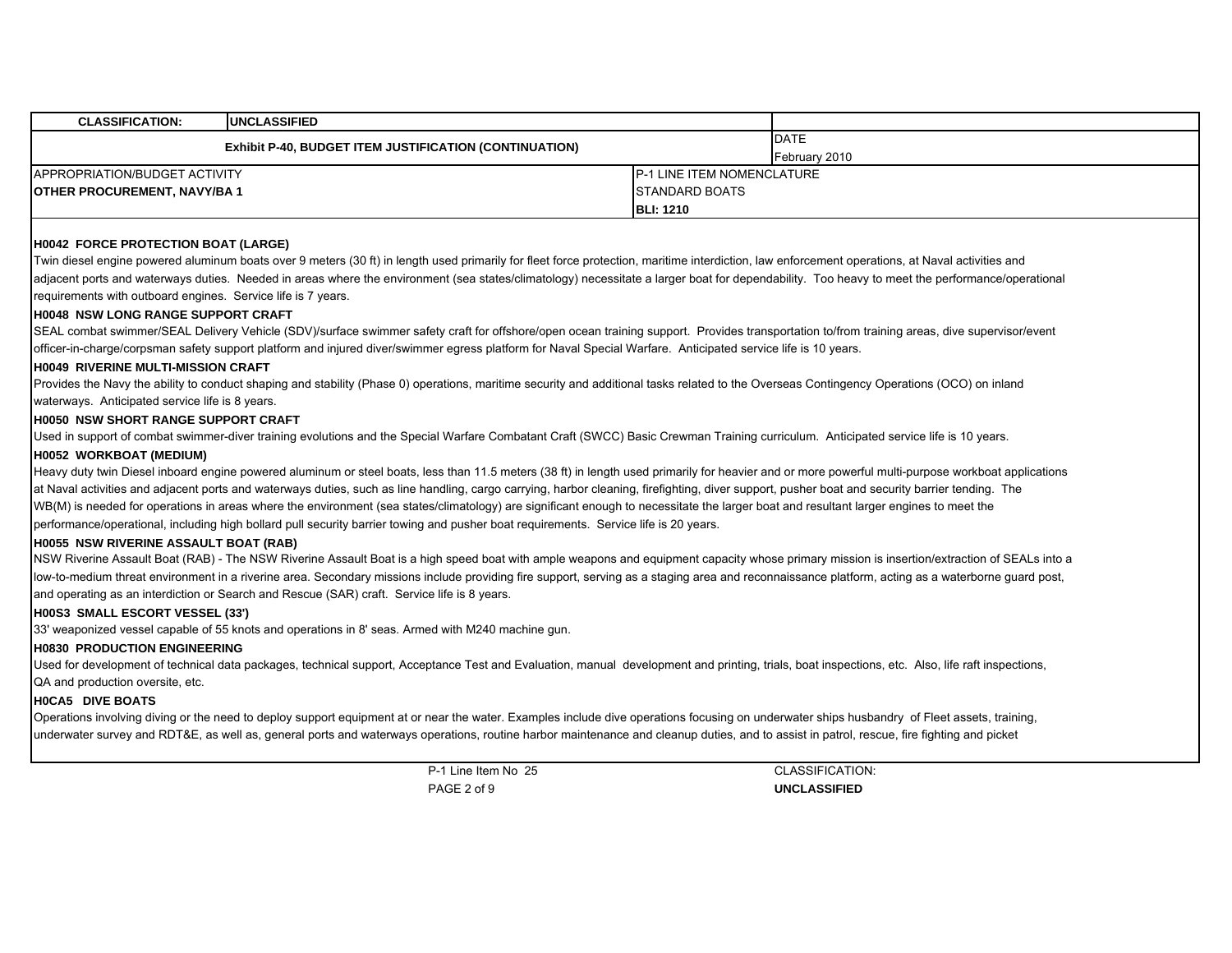| <b>CLASSIFICATION:</b>             | <b>IUNCLASSIFIED</b>                                          |                            |               |  |
|------------------------------------|---------------------------------------------------------------|----------------------------|---------------|--|
|                                    | <b>Exhibit P-40, BUDGET ITEM JUSTIFICATION (CONTINUATION)</b> |                            | <b>DATE</b>   |  |
|                                    |                                                               |                            | February 2010 |  |
| APPROPRIATION/BUDGET ACTIVITY      |                                                               | P-1 LINE ITEM NOMENCLATURE |               |  |
| <b>OTHER PROCUREMENT, NAVY/BA1</b> |                                                               | <b>STANDARD BOATS</b>      |               |  |
|                                    |                                                               | <b>BLI: 1210</b>           |               |  |

operations. Cored hull laminate w/fire-retardant vinyl-esterer resin, walk thru cabin, seating for coxswain & navigator, bench seating for four passengers, polyurethane D-shaped foam collar, bitts forward & aft, engine guard rail, dive door (stbd), certified hoisting fittings & hoisting sling. Twin Honda 135 hp 4 cycle outboard engines (25 shaft length, counter rotating, model BF 135), engine break-in & post break-in service maintenance items complete. Cabin light, sliding windows, wiper assembly, heater, VHF radio w/hailer, spotlight, electric bilge pump, battery charger, spare parts, aluminum trailer w/pintle hitch. Service life: 12.7 years.

# **H0CA6 RANGE SUPPORT CRAFT**

Workboat type vessel to serve US Navy Weapons Systems Training and Validation, assisting fleet operations conducting acoustical, thermal and cross-section measurements and testing. Hulls to be steel or aluminum with aluminum superstructure and corrosion resistant systems, components and hardware to operate in industrial conditions with minimal maintenance. Seakindliness underway and while loitering for extended periods are among the primary operational requirements. A large open workspace on the after deck with a retrieval ramp providing access to the water and appropriate weapons handling machinery. Weapons systems equipment to be handled includes missiles, torpedoes, surface and air launched ROVs and targets. Minimal freeboard height aft is necessary for crew safety while accessing and operating the weapons retrieval mechanism without compromising stability. Habitability requirements include berthing, galley, mess, lounge, head(s), generator set(s), HVAC system and defrosters. The boat must be able to accommodate extreme loading conditions (i.e., from a full weapons load topside to light load). The boat must be as stable and as wide as possible to provide the inherent stability characteristics necessary to perform the operations and necessary to provide ergonomics for the crew and passengers. Requirements include communications, navigation and other electronics systems necessary to support the sophisticated training, validation and recording of specialized measurements to support a wide variety of operations. A Commercial Off The Shelf (COTS) boat built to recognized commercial standards can accomplish specific operational requirements for the mission. Service Life is 25 years.

# **H0CA9 HIGH SPEED ALUMINUM TOWABLE BOAT LIFTS**

An advanced Aluminum High Speed Flexible Boat Lift System for Amphibious Transportation Lifting and Storage (AATLAS) that will save space both on and off the water, and improve rapid deployment and recovery of floating base assets. This system will provide for on-water dry storage and use the same device for launch, recovery, transportation and yard storage of Navy craft weighing up to 24,000 pounds.

# **H0CAA 66 FOOT COASTAL COMMAND BOAT**

A replacement boat for the next generation Force Protection Large for the Maritime Expeditionary Security

Forces (MESF) with the capability to persistently patrol shallow littoral areas beyond sheltered harbors and bays, and into less sheltered open water out to the Departure Sea Area (DSA) for the purpose of force protection of friendly and coalition forces and critical infrastructure; The Craft will provide adequate space and weight allowance for required crew, payload, C4ISR, weapons and ballistic protection. Service life is anticipated to be 7-10 years.

# **H0CAB FORCE PROTECTION BOAT (SMALL)**

Light gasoline twin outboard engine powered (up to 150 hp each) aluminum boats from 7 to 8.2 meters (24 to 27 ft) in length used primarily for fleet force protection, maritime interdiction, law enforcement operations, at Naval activities and adjacent ports and waterways duties. Can operate in areas where the environment (sea states/climatology) does not present a significant challenge. Service life is 7 years.

#### **H0CAC FUEL OIL BARGE (YON)**

Double hull non-self propelled fuel oil barge designed to carry Diesel Fuel Marine (DFM) and JP5 fuels for refueling of ships at Navy port facilities. Service life is 40 years.

# **H0G86 OCO - SUPPLEMENTAL (FY11)**

Current existing systems require replacements due to excessive wear and tear. The boats are being maintained; however, they are not designed for the operational tempo (OPTEMPO) and harsh operating conditions in which they will be employed. The Force Protection Coastal (FPC) boats will provide capability called for in Visit, Board, Search and Seizure (VBSS) overwatch Urgent Operational Needs Statement (UONS) that cannot be met with existing boats.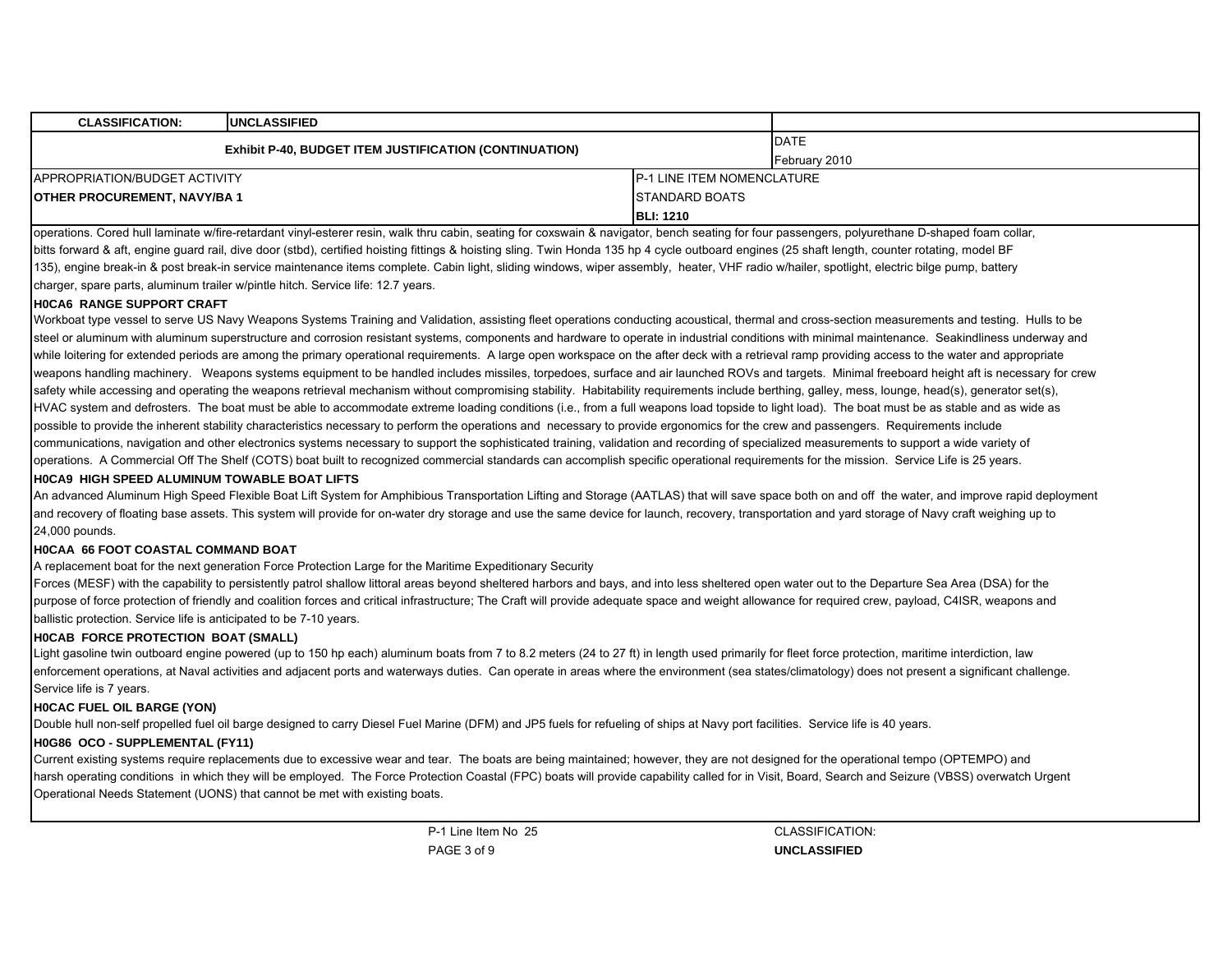| <b>CLASSIFICATION:</b><br><b>UNCLASSIFIED</b>                                   |                                                                  |                              |
|---------------------------------------------------------------------------------|------------------------------------------------------------------|------------------------------|
| Exhibit P-40, BUDGET ITEM JUSTIFICATION (CONTINUATION)                          |                                                                  | <b>DATE</b><br>February 2010 |
| APPROPRIATION/BUDGET ACTIVITY<br><b>OTHER PROCUREMENT, NAVY/BA1</b>             | P-1 LINE ITEM NOMENCLATURE<br>STANDARD BOATS<br><b>BLI: 1210</b> |                              |
| <b>WAXXX ACQUISITION WORKFORCE FUND-2009</b><br>Acquisition Workforce Fund 2009 |                                                                  |                              |
|                                                                                 |                                                                  |                              |
|                                                                                 |                                                                  |                              |
|                                                                                 |                                                                  |                              |
|                                                                                 |                                                                  |                              |
|                                                                                 |                                                                  |                              |
|                                                                                 |                                                                  |                              |
|                                                                                 |                                                                  |                              |
|                                                                                 |                                                                  |                              |
|                                                                                 |                                                                  |                              |
|                                                                                 |                                                                  |                              |
| P-1 Line Item No 25                                                             |                                                                  | CLASSIFICATION:              |

**UNCLASSIFIED**

PAGE 4 of 9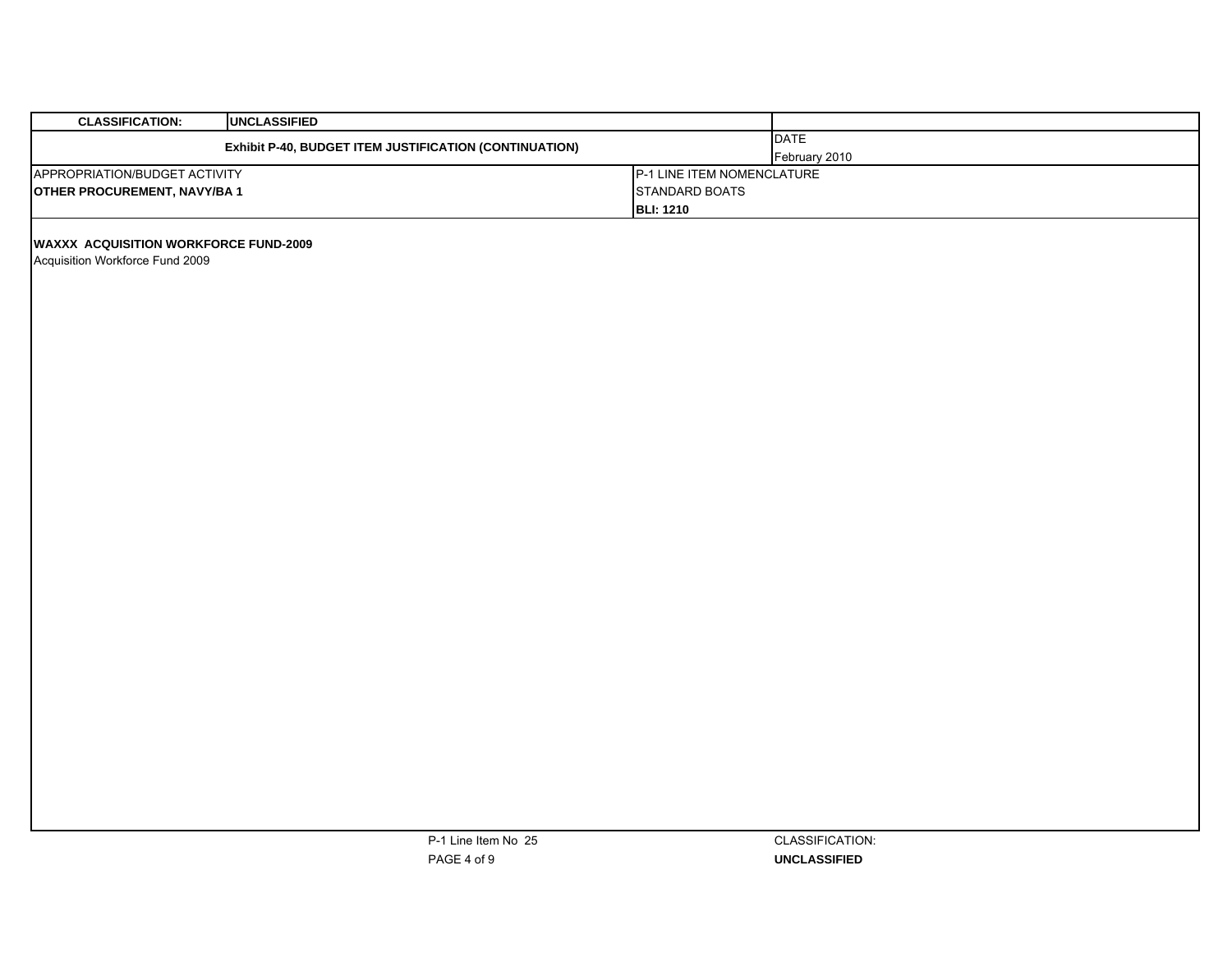|              | <b>CLASSIFICATION:</b><br><b>UNCLASSIFIED</b>                       |      |                |                 |                 |                                                     |                |         |                                                                                               |                |                              |                      |
|--------------|---------------------------------------------------------------------|------|----------------|-----------------|-----------------|-----------------------------------------------------|----------------|---------|-----------------------------------------------------------------------------------------------|----------------|------------------------------|----------------------|
|              | <b>EXHIBIT P-5 COST ANALYSIS</b>                                    |      | Weapon System  |                 |                 |                                                     |                |         |                                                                                               |                | <b>DATE</b><br>February 2010 |                      |
|              | APPROPRIATION/BUDGET ACTIVITY<br><b>OTHER PROCUREMENT, NAVY/BA1</b> |      | ID Code        |                 | <b>BLI:1210</b> | P-1 LINE ITEM NOMENCLATURE<br><b>STANDARD BOATS</b> |                |         |                                                                                               |                |                              |                      |
| <b>COST</b>  |                                                                     | ID   |                |                 |                 | TOTAL COST IN MILLIONS OF DOLLARS                   |                |         |                                                                                               |                |                              |                      |
| CODE         | ELEMENT OF COST                                                     | Code | Prior<br>Years |                 | FY 2009         |                                                     |                | FY 2010 |                                                                                               |                | FY 2011                      |                      |
|              |                                                                     |      |                |                 |                 |                                                     |                |         | Total Cost   Quantity   Unit Cost   Total Cost   Quantity   Unit Cost   Total Cost   Quantity |                |                              | Unit Cost Total Cost |
|              | <b>EQUIPMENT</b>                                                    |      |                |                 |                 |                                                     |                |         |                                                                                               |                |                              |                      |
| H0028        | 7M RIGID INFLATABLE BOAT (RIB)                                      |      | 7.749          | 9 <sup>1</sup>  | 0.165           | 1.485                                               | 21             | 0.17    | 3.57                                                                                          | 20             | 0.175                        | 3.5                  |
| H0035        | <b>EOD SUPPORT CRAFT</b>                                            |      | 3.15           | $\Omega$        | O               | $\Omega$                                            | 9              | 0.228   | 2.052                                                                                         | 6              | 0.234                        | 1.404                |
| H0039        | 11M (36 FT) RIGID INFLATABLE BOAT (RIB)                             |      | 3.235          | 3               | 0.55            | 1.65                                                | 3              | 0.56    | 1.68                                                                                          | 3              | 0.57                         | 1.71                 |
| <b>H0040</b> | <b>FORCE PROTECTION (SMALL)</b>                                     |      | 6.585          | 6               | 0.225           | 1.35                                                | 5              | 0.231   | 1.155                                                                                         | 9              | 0.237                        | 2.133                |
| <b>H0040</b> | RESERVE (NAVAL COASTAL WARFARE)                                     |      |                | $\overline{c}$  | 0.225           | 0.45                                                |                | 0.231   | 0.231                                                                                         | $\mathbf 1$    | 0.237                        | 0.237                |
| H0041        | FORCE PROTECTION (MEDIUM)                                           |      | 1.984          | 12              | 0.255           | 3.06                                                | 10             | 0.26    | 2.6                                                                                           | 10             | 0.265                        | 2.65                 |
| H0042        | <b>FORCE PROTECTION (LARGE)</b>                                     |      | 19.564         | 10 <sup>1</sup> | 0.682           | 6.82                                                | 8              | 0.696   | 5.568                                                                                         | 8              | 0.71                         | 5.68                 |
| H0042        | RESERVE (NAVAL COASTAL WARFARE)                                     |      |                |                 | 0               | $\Omega$                                            |                | 0.696   | 0.696                                                                                         | $\mathbf{1}$   | 0.71                         | 0.71                 |
| H0048        | <b>INSW LONG RANGE SUPPORT CRAFT</b>                                |      | 2.68           | $\overline{2}$  | 0.284           | 0.568                                               | $\overline{2}$ | 0.292   | 0.584                                                                                         | 0              | O                            | $\mathbf 0$          |
| H0049        | IRIVERINE MULTI-MISSION CRAFT                                       |      | 28.947         | 0               | O               | $\Omega$                                            | 2              | 1.202   | 2.404                                                                                         | 5              | 1.238                        | 6.19                 |
| <b>H0050</b> | <b>INSW SHORT RANGE SUPPORT CRAFT</b>                               |      | 2.76           | $\overline{3}$  | 0.284           | 0.852                                               | 3              | 0.292   | 0.876                                                                                         | 5              | 0.3                          | 1.5                  |
| <b>H0052</b> | WORKBOAT (MEDIUM)                                                   |      |                |                 | 0.534           | 0.534                                               |                | 0.545   | 2.18                                                                                          | $\overline{2}$ | 0.557                        | 1.114                |
|              | H00S3 SSP - SMALL ESCORT VESSELS (33')                              |      |                | 0               |                 | $\Omega$                                            | 12             | 0.832   | 9.979                                                                                         |                |                              | $\mathbf 0$          |
|              | H0830 PRODUCTION ENGINEERING                                        |      | 3.046          | $\overline{0}$  | $\overline{0}$  | 0.394                                               | 0              | 01      | 0.757                                                                                         | 0              | $\overline{0}$               | 0.409                |

PAGE 5 of 9

 **UNCLASSIFIED** P-1 Line Item No 25 CLASSIFICATION: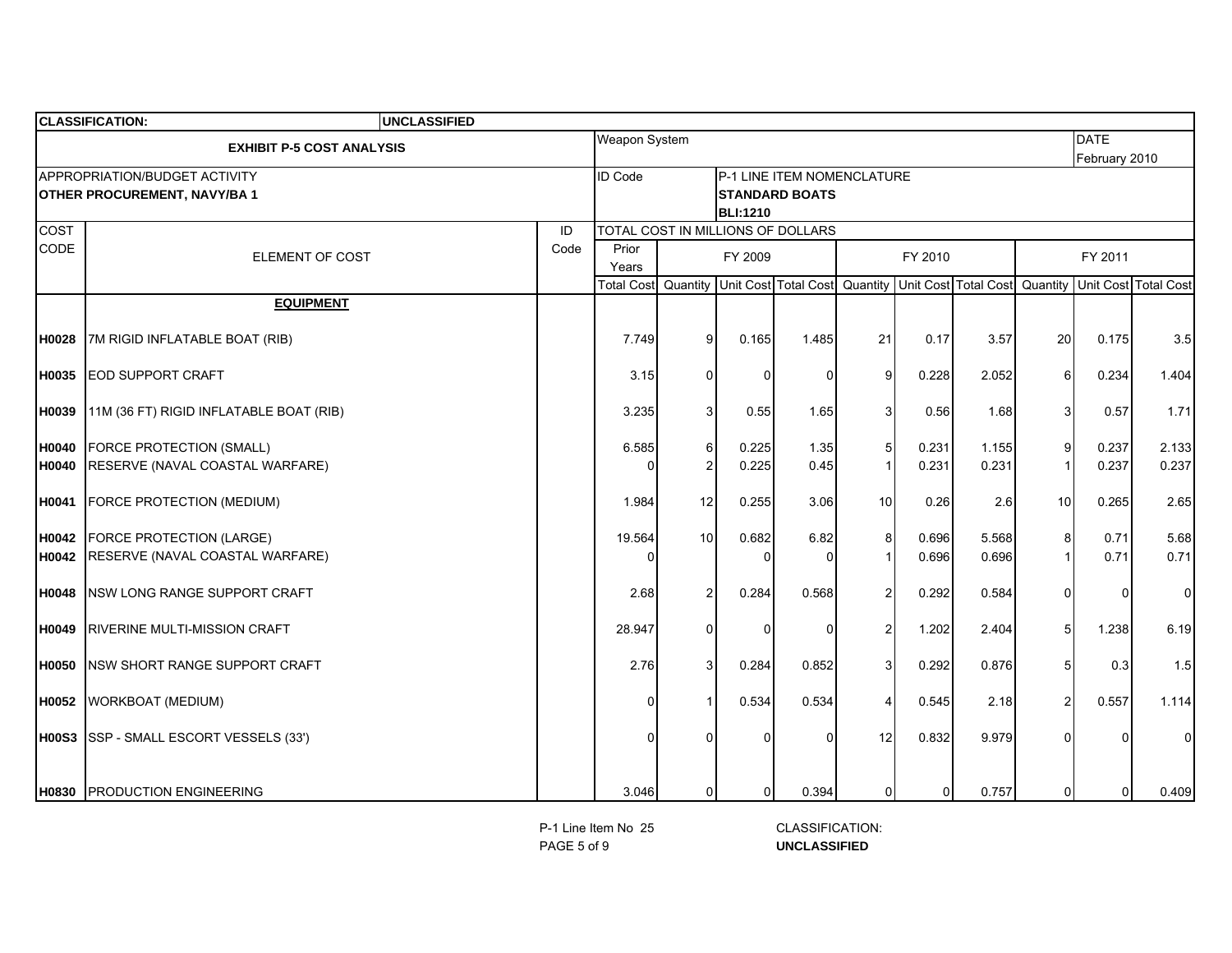|                  | <b>CLASSIFICATION:</b><br><b>UNCLASSIFIED</b>                                                                                                                                                                                  |      |                                                    |                                            |                                                                                      |                                                     |                                                                      |                                                    |                                                    |                                                                                       |                                                    |                                                     |
|------------------|--------------------------------------------------------------------------------------------------------------------------------------------------------------------------------------------------------------------------------|------|----------------------------------------------------|--------------------------------------------|--------------------------------------------------------------------------------------|-----------------------------------------------------|----------------------------------------------------------------------|----------------------------------------------------|----------------------------------------------------|---------------------------------------------------------------------------------------|----------------------------------------------------|-----------------------------------------------------|
|                  | <b>EXHIBIT P-5 COST ANALYSIS (CONTINUATION)</b>                                                                                                                                                                                |      | Weapon System                                      |                                            |                                                                                      |                                                     |                                                                      |                                                    |                                                    |                                                                                       | <b>DATE</b><br>February 2010                       |                                                     |
|                  | APPROPRIATION/BUDGET ACTIVITY<br><b>OTHER PROCUREMENT, NAVY/BA1</b>                                                                                                                                                            |      | <b>ID</b> Code                                     |                                            | <b>BLI:1210</b>                                                                      | P-1 LINE ITEM NOMENCLATURE<br><b>STANDARD BOATS</b> |                                                                      |                                                    |                                                    |                                                                                       |                                                    |                                                     |
| COST             |                                                                                                                                                                                                                                | ID   |                                                    |                                            |                                                                                      | TOTAL COST IN MILLIONS OF DOLLARS                   |                                                                      |                                                    |                                                    |                                                                                       |                                                    |                                                     |
| CODE             | ELEMENT OF COST                                                                                                                                                                                                                | Code | Prior<br>Years                                     |                                            | FY 2009                                                                              |                                                     |                                                                      | FY 2010                                            |                                                    |                                                                                       | FY 2011                                            |                                                     |
|                  |                                                                                                                                                                                                                                |      | Total Cost                                         |                                            |                                                                                      | Quantity Unit Cost Total Cost Quantity              |                                                                      |                                                    | Unit Cost Total Cost                               | Quantity                                                                              |                                                    | Unit Cost Total Cost                                |
| H0830            | RESERVE (NAVAL COASTAL WARFARE)                                                                                                                                                                                                |      | 0.000                                              | $\Omega$                                   | $\Omega$                                                                             | 0.085                                               | $\Omega$                                                             | 0.000                                              | 0.072                                              | $\Omega$                                                                              | 0.000                                              | 0.065                                               |
| <b>H0900</b>     | RESERVE (NAVAL COASTAL WARFARE)                                                                                                                                                                                                |      | 0.000                                              | 0                                          | $\Omega$                                                                             | 0.082                                               | $\mathbf 0$                                                          | 0.000                                              | 0.060                                              | $\mathbf 0$                                                                           | 0.000                                              | 0.059                                               |
| H0900            | <b>CONSULTING SERVICES</b>                                                                                                                                                                                                     |      | 2.714                                              | $\Omega$                                   | $\Omega$                                                                             | 0.343                                               | $\mathbf{0}$                                                         | 0.000                                              | 0.693                                              | $\Omega$                                                                              | 0.000                                              | 0.364                                               |
|                  | <b>HOCA5</b> DIVE BOATS                                                                                                                                                                                                        |      | 0.000                                              | 0                                          | $\Omega$                                                                             | 0.000                                               | $\overline{\mathbf{c}}$                                              | 1.000                                              | 2.000                                              | $\Omega$                                                                              | 0.000                                              | 0.000                                               |
|                  | <b>HOCA6</b> RANGE SUPPORT CRAFT                                                                                                                                                                                               |      | 0.000                                              | $\Omega$                                   | $\Omega$                                                                             | 0.000                                               | $\mathbf{1}$                                                         | 8.500                                              | 8.500                                              | $\Omega$                                                                              | 0.000                                              | 0.000                                               |
|                  | <b>HOCA9 HIGH SPEED ALUMINUM TOWABLE BOAT LIFTS</b>                                                                                                                                                                            |      | 0.000                                              | 0                                          | $\Omega$                                                                             | 4.000                                               | $\Omega$                                                             | 0.000                                              | 0.000                                              | $\Omega$                                                                              | 0.000                                              | 0.000                                               |
|                  | HOCAA 66 FT COASTAL COMMAND BOAT (RESERVE)                                                                                                                                                                                     |      | 0.000                                              |                                            |                                                                                      | 5.000                                               | $\Omega$                                                             | 0.000                                              | 0.000                                              | $\Omega$                                                                              | 0.000                                              | 0.000                                               |
|                  | HOCAB FORCE PROTECTION BOAT (SMALL)                                                                                                                                                                                            |      | 0.000                                              | 0                                          | $\Omega$                                                                             | 0.000                                               | 9                                                                    | 0.222                                              | 2.000                                              | $\Omega$                                                                              | 0.000                                              | 0.000                                               |
|                  | HOCAC FUEL OIL BARGE (YON)                                                                                                                                                                                                     |      | 0.000                                              | 0                                          | U                                                                                    | 0.000                                               |                                                                      | 4.200                                              | 4.200                                              | $\Omega$                                                                              | 0.000                                              | 0.000                                               |
| <b>H0G86</b> OCO | OCO - RIBS<br>OCO - RIVERINE PATROL BOATS (RESERVE)<br>OCO - 7M EOD RIBS (RESERVE)<br>OCO - FORCE PROTECTION COMMAND (FPC) (RESERVE)<br>OCO - FORCE PROTECTION LARGE (RESERVE)<br><b>WAXXX</b> ACQUISITION WORKFORCE FUND-2009 |      | 0.000<br>0.000<br>0.000<br>0.000<br>0.000<br>0.000 | 0<br>$\Omega$<br>$\Omega$<br>$\Omega$<br>0 | $\overline{0}$<br>$\overline{0}$<br>$\Omega$<br>$\mathbf{0}$<br>$\Omega$<br>$\Omega$ | 0.000<br>0.000<br>0.000<br>0.000<br>0.000<br>0.087  | $\mathsf{O}\xspace$<br>$\pmb{0}$<br>$\Omega$<br>$\Omega$<br>$\Omega$ | 0.000<br>0.000<br>0.000<br>0.000<br>0.000<br>0.000 | 0.000<br>0.000<br>0.000<br>0.000<br>0.000<br>0.000 | $\overline{\mathbf{c}}$<br>$\,6$<br>$\,6$<br>5<br>$\overline{\mathbf{c}}$<br>$\Omega$ | 0.500<br>1.167<br>0.234<br>4.000<br>0.650<br>0.000 | 1.000<br>7.002<br>1.404<br>20.000<br>1.300<br>0.000 |
|                  | <b>TOTAL EQUIPMENT</b>                                                                                                                                                                                                         |      | 82.414                                             |                                            |                                                                                      | 26.760                                              |                                                                      |                                                    | 51.857                                             |                                                                                       |                                                    | 58.431                                              |
|                  | <b>TOTAL</b>                                                                                                                                                                                                                   |      | 82.414                                             |                                            |                                                                                      | 26.760                                              |                                                                      |                                                    | 51.857                                             |                                                                                       |                                                    | 58.431                                              |

PAGE 6 of 9

 **UNCLASSIFIED** P-1 Line Item No 25 CLASSIFICATION: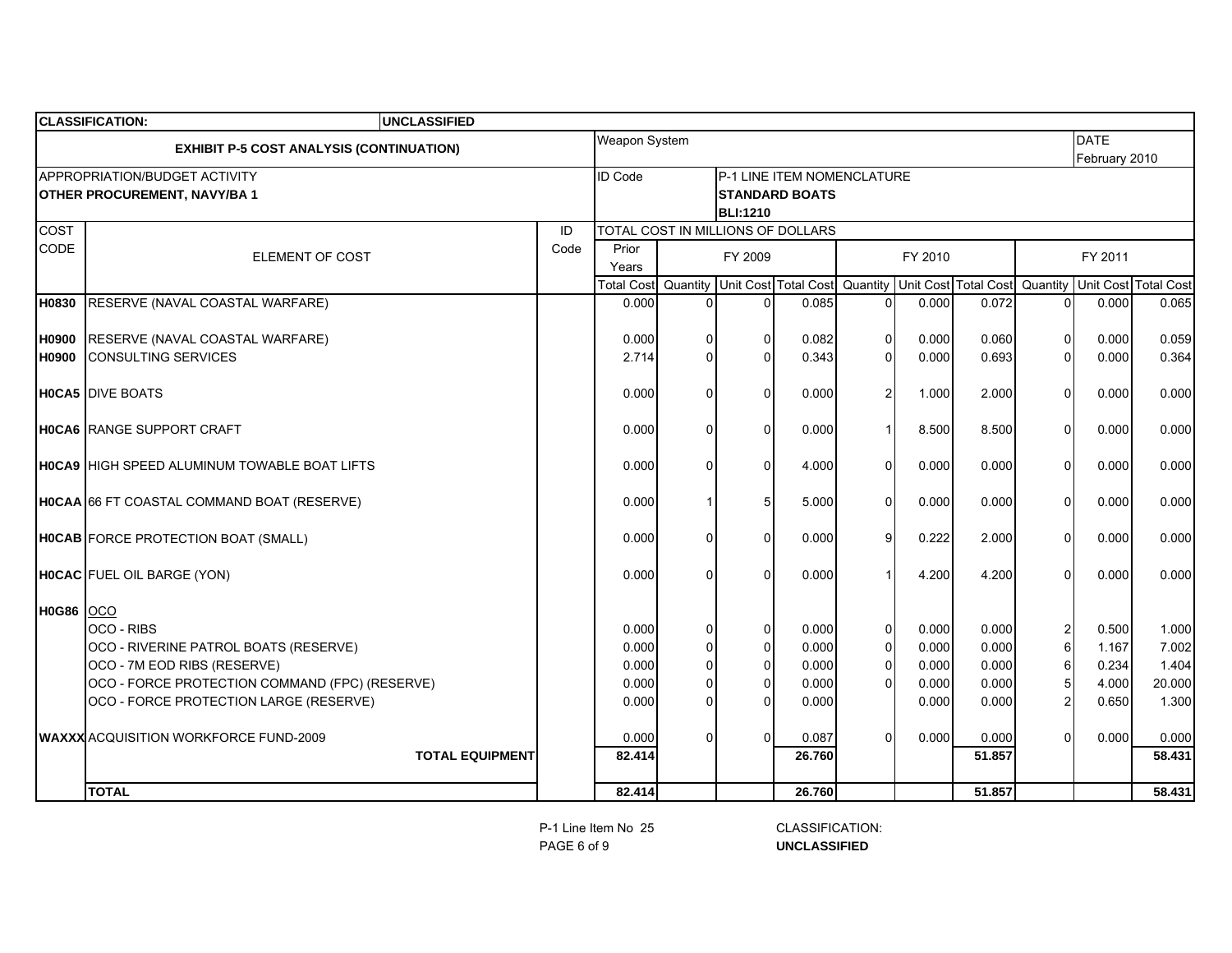|              | <b>CLASSIFICATION:</b>                                                     |      | <b>UNCLASSIFIED</b>               |         |       |                |                      |                                                                        |    |         |                          |                  |         |                                 |             |                |                 |                   |
|--------------|----------------------------------------------------------------------------|------|-----------------------------------|---------|-------|----------------|----------------------|------------------------------------------------------------------------|----|---------|--------------------------|------------------|---------|---------------------------------|-------------|----------------|-----------------|-------------------|
|              | <b>EXHIBIT P-5 COST ANALYSIS</b>                                           |      |                                   |         |       |                | <b>Weapon System</b> |                                                                        |    |         |                          |                  |         | <b>DATE</b><br>February 2010    |             |                |                 |                   |
|              | <b>APPROPRIATION/BUDGET ACTIVITY</b><br><b>OTHER PROCUREMENT, NAVY/BA1</b> |      |                                   |         |       | <b>ID Code</b> |                      | P-1 LINE ITEM NOMENCLATURE<br><b>STANDARD BOATS</b><br><b>BLI:1210</b> |    |         |                          |                  |         |                                 |             |                |                 |                   |
| <b>COST</b>  |                                                                            | ID   | TOTAL COST IN MILLIONS OF DOLLARS |         |       |                |                      |                                                                        |    |         |                          |                  |         |                                 |             |                |                 |                   |
| CODE         | <b>ELEMENT OF COST</b>                                                     | Code |                                   | FY 2012 |       | FY 2013        |                      |                                                                        |    | FY 2014 |                          |                  | FY 2015 |                                 | To Complete |                |                 | Total             |
|              |                                                                            |      | Qty                               |         |       |                |                      | Unit Cost Total Cost Qty Unit Cost Total Cost                          |    |         | Qty Unit Cost Total Cost |                  |         | <b>Qtv</b> Unit Cost Total Cost |             | Qty Total Cost | Qty             | <b>Total Cost</b> |
|              | <b>EQUIPMENT</b>                                                           |      |                                   |         |       |                |                      |                                                                        |    |         |                          |                  |         |                                 |             |                |                 |                   |
| <b>H0028</b> | 7M RIGID INFLATABLE BOAT (RIB)                                             |      | 25                                | 0.180   | 4.500 | 25             | 0.185                | 4.625                                                                  | 30 | 0.190   | 5.700                    | 24               | 0.195   | 4.680                           | $\Omega$    | 0.0001         | 204             | 35.809            |
| <b>H0035</b> | <b>EOD SUPPORT CRAFT</b>                                                   |      | 10                                | 0.240   | 2.400 | $\Omega$       | 0.000                | 0.000                                                                  |    | 0.000   | 0.000                    | 9                | 0.263   | 2.367                           | $\Omega$    | 0.000          | 58              | 11.373            |
| <b>H0039</b> | 11M (36 FT) RIGID INFLATABLE BOAT (RIB)                                    |      |                                   | 0.580   | 2.320 | 3              | 0.590                | 1.770                                                                  |    | 0.600   | 2.400                    | 3                | 0.610   | 1.830                           | $\Omega$    | 0.000          | 29              | 16.595            |
| <b>H0040</b> | <b>FORCE PROTECTION (SMALL)</b>                                            |      | g                                 | 0.243   | 2.187 | 8              | 0.249                | 1.992                                                                  |    | 0.255   | 2.040                    | 8                | 0.261   | 2.088                           | $\Omega$    | 0.000          | 84              | 19.530            |
| H0040        | RESERVE (NAVAL COASTAL WARFARE)                                            |      |                                   | 0.243   | 0.243 |                | 0.249                | 0.249                                                                  |    | 0.255   | 0.255                    |                  | 0.261   | 0.261                           | $\Omega$    | 0.000          | 8               | 1.926             |
| H0041        | FORCE PROTECTION (MEDIUM)                                                  |      |                                   | 0.270   | 2.430 | 9              | 0.275                | 2.475                                                                  |    | 0.280   | 2.520                    | 9                | 0.285   | 2.565                           | $\Omega$    | 0.000          | 76              | 20.284            |
| <b>H0042</b> | <b>FORCE PROTECTION (LARGE)</b>                                            |      |                                   | 0.724   | 5.792 | 8              | 0.738                | 5.904                                                                  |    | 0.752   | 6.016                    | 8                | 0.766   | 6.128                           | $\Omega$    | 0.000          | 88              | 61.472            |
| <b>H0042</b> | RESERVE (NAVAL COASTAL WARFARE)                                            |      |                                   | 0.724   | 0.724 |                | 0.738                | 0.738                                                                  |    | 0.752   | 0.752                    |                  | 0.766   | 0.766                           | $\Omega$    | 0.000          | 6               | 4.386             |
| <b>H0048</b> | <b>NSW LONG RANGE SUPPORT CRAFT</b>                                        |      | 13                                | 0.308   | 4.004 | 8              | 0.316                | 2.528                                                                  |    | 0.324   | 0.648                    | $5 \overline{5}$ | 0.332   | 1.660                           | $\Omega$    | 0.000          | 42              | 12.672            |
| <b>H0049</b> | <b>IRIVERINE MULTI-MISSION CRAFT</b>                                       |      | $\overline{2}$                    | 1.275   | 2.550 | $\overline{2}$ | 1.313                | 2.626                                                                  |    | 0.600   | 0.600                    | $5 \overline{5}$ | 1.393   | 6.965                           | $\Omega$    | 0.000          | 44              | 50.282            |
| <b>H0050</b> | NSW SHORT RANGE SUPPORT CRAFT                                              |      |                                   | 0.308   | 1.232 | $\overline{2}$ | 0.316                | 0.632                                                                  |    | 0.324   | 0.972                    | $\mathcal{P}$    | 0.332   | 0.664                           | $\Omega$    | 0.000          | 32              | 9.488             |
|              | H0052 WORKBOAT (MEDIUM)                                                    |      |                                   | 0.569   | 1.138 | $\overline{2}$ | 0.582                | 1.164                                                                  |    | 0.595   | 1.190                    | $\overline{2}$   | 0.608   | 1.216                           | $\Omega$    | 0.000          | 15              | 8.536             |
| H0055        | NSW RIVERINE ASSAULT BOAT (RAB)                                            |      |                                   | 0.000   | 0.000 | $\overline{2}$ | 1.442                | 2.884                                                                  |    | 0.000   | 0.000                    | $\overline{1}$   | 2.000   | 2.000                           | $\Omega$    | 0.000          | 3               | 4.884             |
|              | <b>H00S3</b> SSP - SMALL ESCORT VESSELS (33')                              |      |                                   | 0.000   | 0.000 |                | 0.000                | 0.000                                                                  |    | 0.000   | 0.000                    | $\Omega$         | 0.000   | 0.000                           |             | 0.000          | 12 <sub>l</sub> | 9.979             |

PAGE 6A of 9P-1 Line Item No 25 CLASSIFICATION:

**UNCLASSIFIED**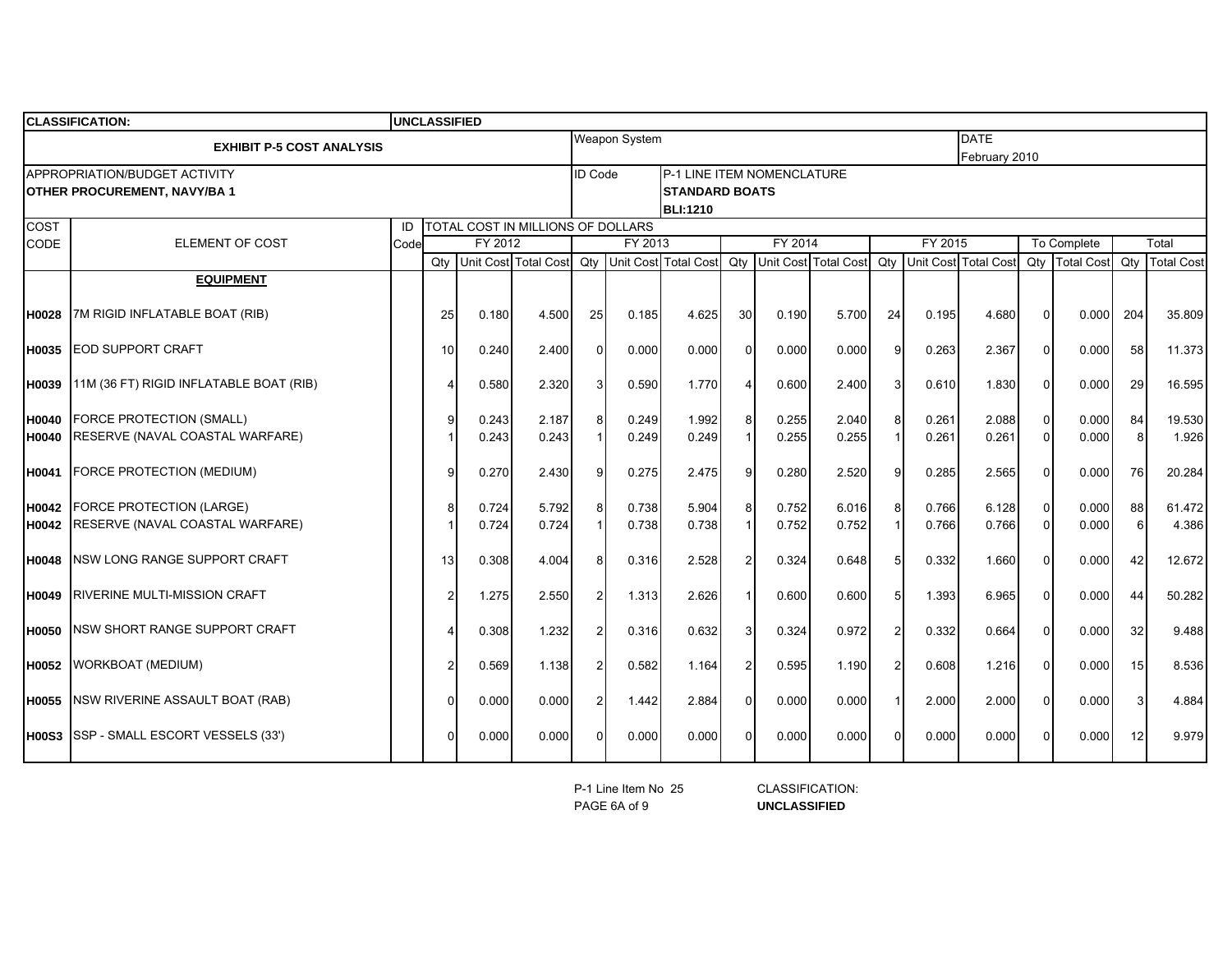|              | <b>CLASSIFICATION:</b>                              |      |              |         |                                   |                          |                      |                            |          |                             |        |                             |         |                               |                |       |                   |         |
|--------------|-----------------------------------------------------|------|--------------|---------|-----------------------------------|--------------------------|----------------------|----------------------------|----------|-----------------------------|--------|-----------------------------|---------|-------------------------------|----------------|-------|-------------------|---------|
|              | <b>EXHIBIT P-5 COST ANALYSIS (CONTINUATION)</b>     |      |              |         |                                   |                          | <b>Weapon System</b> |                            |          |                             |        |                             |         | DATE                          |                |       |                   |         |
|              |                                                     |      |              |         |                                   |                          |                      |                            |          |                             |        |                             |         | February 2010                 |                |       |                   |         |
|              | APPROPRIATION/BUDGET ACTIVITY                       |      |              |         |                                   | <b>ID Code</b>           |                      | P-1 LINE ITEM NOMENCLATURE |          |                             |        |                             |         |                               |                |       |                   |         |
|              | <b>OTHER PROCUREMENT, NAVY/BA1</b>                  |      |              |         |                                   |                          |                      | <b>STANDARD BOATS</b>      |          |                             |        |                             |         |                               |                |       |                   |         |
|              |                                                     |      |              |         |                                   |                          |                      | <b>BLI:1210</b>            |          |                             |        |                             |         |                               |                |       |                   |         |
| COST<br>CODE | <b>ELEMENT OF COST</b>                              | ID   |              | FY 2012 | TOTAL COST IN MILLIONS OF DOLLARS |                          | FY 2013              |                            |          | FY 2014                     |        |                             | FY 2015 |                               |                |       |                   | Total   |
|              |                                                     | Code |              |         | Unit Cost Total Cost              | Qty Unit Cost Total Cost |                      |                            |          | Qty<br>Unit Cost Total Cost |        | Qty<br>Unit Cost Total Cost |         | To Complete<br>Qty Total Cost |                | Qty   | <b>Total Cost</b> |         |
| <b>H00S4</b> | <b>SSP - BLOCKING VESSELS</b>                       |      | Qty          | 33.658  | 67.316                            | $\Omega$                 | 0.000                | 0.000                      |          | 34.207                      | 68.414 |                             | 34.804  | 69.607                        | $\Omega$       | 0.000 |                   | 205.337 |
|              |                                                     |      |              |         |                                   |                          |                      |                            |          |                             |        |                             |         |                               |                |       |                   |         |
| H0830        | PRODUCTION ENGINEERING                              |      | $\Omega$     | 0.000   | 1.165                             | $\Omega$                 | 0.000                | 0.737                      |          | 0.000                       | 0.616  | $\Omega$                    | 0.000   | 0.697                         | $\Omega$       | 0.000 | $\Omega$          | 7.821   |
| H0830        | RESERVE (NAVAL COASTAL WARFARE)                     |      | $\Omega$     | 0.000   | 0.065                             | $\Omega$                 | 0.000                | 0.066                      |          | 0.000                       | 0.065  | $\Omega$                    | 0.000   | 0.064                         | $\Omega$       | 0.000 | $\Omega$          | 0.482   |
|              |                                                     |      |              |         |                                   |                          |                      |                            |          |                             |        |                             |         |                               |                |       |                   |         |
| H0900        | RESERVE (NAVAL COASTAL WARFARE)                     |      | $\Omega$     | 0.000   | 0.063                             | $\Omega$                 | 0.000                | 0.064                      |          | 0.000                       | 0.062  | $\Omega$                    | 0.000   | 0.065                         | $\Omega$       | 0.000 | $\Omega$          | 0.455   |
| H0900        | <b>CONSULTING SERVICES</b>                          |      | U            | 0.000   | 1.123                             | $\Omega$                 | 0.000                | 0.716                      |          | 0.000                       | 0.599  | $\Omega$                    | 0.000   | 0.660                         | $\Omega$       | 0.000 | $\Omega$          | 7.212   |
|              |                                                     |      |              |         |                                   |                          |                      |                            |          |                             |        |                             |         |                               |                |       |                   |         |
|              | <b>HOCA5</b> DIVE BOATS                             |      | $\Omega$     | 0.000   | 0.000                             | $\Omega$                 | 0.000                | 0.000                      |          | 0.000                       | 0.000  | $\Omega$                    | 0.000   | 0.000                         | $\Omega$       | 0.000 | $\overline{2}$    | 2.000   |
|              |                                                     |      |              |         |                                   |                          |                      |                            |          |                             |        |                             |         |                               |                |       |                   |         |
|              | <b>HOCA6</b> RANGE SUPPORT CRAFT                    |      | <sup>0</sup> | 0.000   | 0.000                             | $\Omega$                 | 0.000                | 0.000                      |          | 0.000                       | 0.000  | $\Omega$                    | 0.000   | 0.000                         | $\mathbf{0}$   | 0.000 |                   | 8.500   |
|              |                                                     |      |              |         |                                   |                          |                      |                            |          |                             |        |                             |         |                               |                |       |                   |         |
|              | <b>HOCA9 HIGH SPEED ALUMINUM TOWABLE BOAT LIFTS</b> |      | $\Omega$     | 0.000   | 0.000                             | $\Omega$                 | 0.000                | 0.000                      |          | 0.000                       | 0.000  | $\Omega$                    | 0.000   | 0.000                         | $\Omega$       | 0.000 | $\Omega$          | 4.000   |
|              |                                                     |      |              |         |                                   |                          |                      |                            |          |                             |        |                             |         |                               |                |       |                   |         |
|              | <b>HOCAA 66 FT COASTAL COMMAND BOAT</b>             |      | $\Omega$     | 0.000   | 0.000                             | $\Omega$                 | 0.000                | 0.000                      |          | 0.000                       | 0.000  | $\Omega$                    | 0.000   | 0.000                         | $\Omega$       | 0.000 |                   | 5.000   |
|              |                                                     |      |              |         |                                   |                          |                      |                            |          |                             |        |                             |         |                               |                |       |                   |         |
|              | <b>HOCAB</b> FORCE PROTECTION BOAT (SMALL)          |      | $\Omega$     | 0.000   | 0.000                             | 0                        | 0.000                | 0.000                      |          | 0.000                       | 0.000  | $\Omega$                    | 0.000   | 0.000                         | $\Omega$       | 0.000 | 9                 | 2.000   |
|              |                                                     |      | $\Omega$     |         | 0.000                             | U                        |                      | 0.000                      |          |                             | 0.000  | $\Omega$                    | 0.000   | 0.000                         | $\Omega$       | 0.000 |                   |         |
|              | <b>HOCAC</b> FUEL OIL BARGE (YON)                   |      |              | 0.000   |                                   |                          | 0.000                |                            |          | 0.000                       |        |                             |         |                               |                |       |                   | 4.200   |
| H0G86        | <b>OCO</b>                                          |      |              |         |                                   |                          |                      |                            |          |                             |        |                             |         |                               |                |       |                   |         |
|              | OCO - RIBS                                          |      | 0            | 0.000   | 0.000                             | $\mathbf{0}$             | 0.000                | 0.000                      | $\Omega$ | 0.000                       | 0.000  | $\Omega$                    | 0.000   | 0.000                         | $\overline{0}$ | 0.000 | 2                 | 1.000   |
|              | <b>OCO - RIVERINE PATROL BOATS</b>                  |      | $\Omega$     | 0.000   | 0.000                             | $\Omega$                 | 0.000                | 0.000                      |          | 0.000                       | 0.000  | $\Omega$                    | 0.000   | 0.000                         | $\overline{0}$ | 0.000 | 6                 | 7.002   |
|              | OCO - 7M EOD RIBS                                   |      |              | 0.000   | 0.000                             | $\mathbf 0$              | 0.000                | 0.000                      |          | 0.000                       | 0.000  | $\Omega$                    | 0.000   | 0.000                         | $\overline{0}$ | 0.000 | 6                 | 1.404   |
|              | OCO - FORCE PROTECTION COMMAND (FPC)                |      |              | 0.000   | 0.000                             | 0                        | 0.000                | 0.000                      |          | 0.000                       | 0.000  | $\Omega$                    | 0.000   | 0.000                         | $\overline{0}$ | 0.000 | 5                 | 20.000  |
|              | OCO - FORCE PROTECTION LARGE                        |      |              | 0.000   | 0.000                             | 0                        | 0.000                | 0.000                      |          | 0.000                       | 0.000  | $\Omega$                    | 0.000   | 0.000                         | $\Omega$       | 0.000 | $\overline{2}$    | 1.300   |
|              |                                                     |      |              |         |                                   |                          |                      |                            |          |                             |        |                             |         |                               |                |       |                   |         |
|              | <b>WAXXX</b> ACQUISITION WORKFORCE FUND-2009        |      | $\Omega$     | 0.000   | 0.000                             | $\Omega$                 | 0.000                | 0.000                      |          | 0.000                       | 0.000  | $\Omega$                    | 0.000   | 0.000                         | $\Omega$       | 0.000 | 0                 | 0.087   |

PAGE 6B of 9P-1 Line Item No 25 CLASSIFICATION:

**UNCLASSIFIED**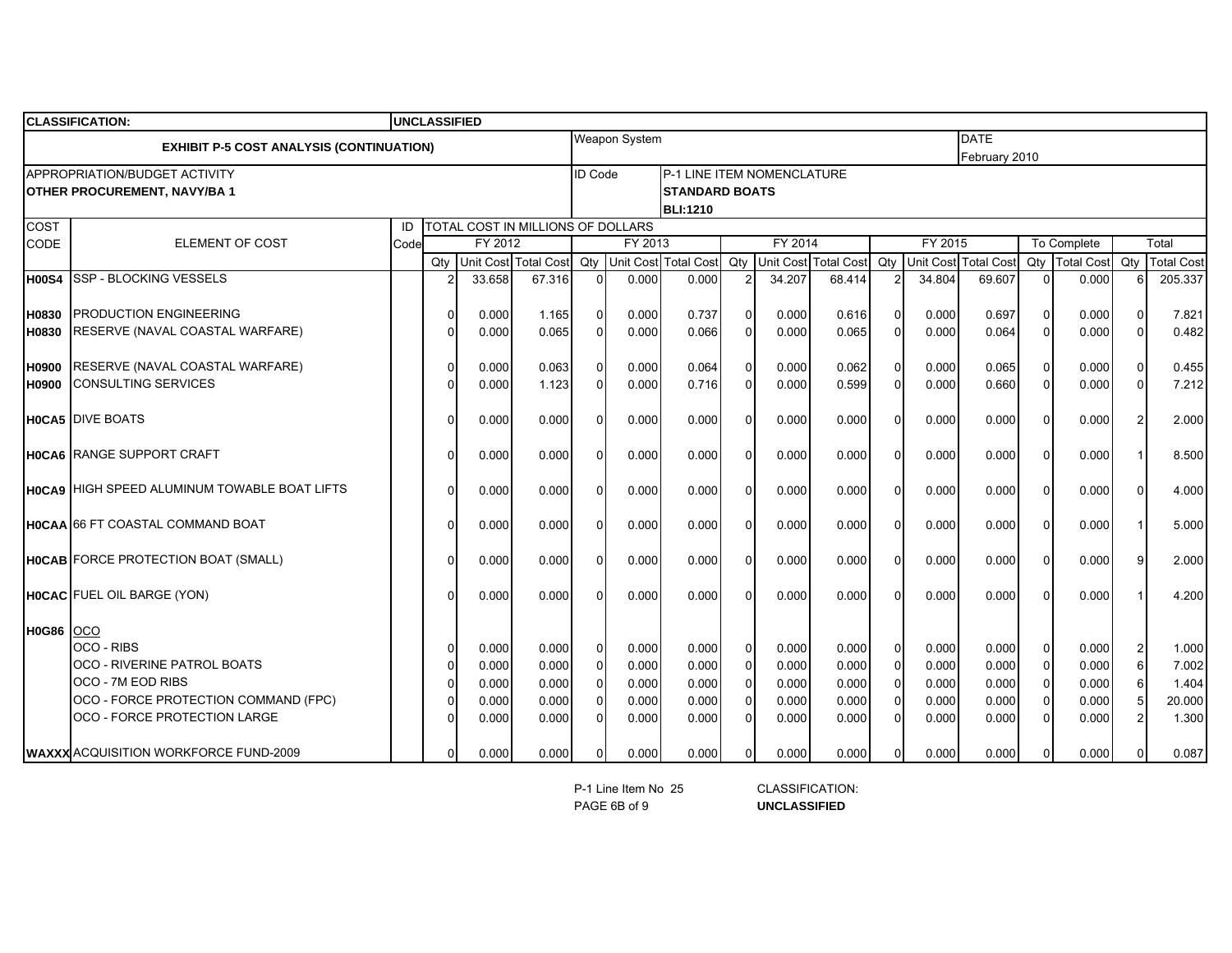|             | <b>ICLASSIFICATION:</b>                         |      | <b>UNCLASSIFIED</b>    |         |                                   |                |               |                                    |  |         |        |  |         |               |                                                                                                                                                                        |  |         |
|-------------|-------------------------------------------------|------|------------------------|---------|-----------------------------------|----------------|---------------|------------------------------------|--|---------|--------|--|---------|---------------|------------------------------------------------------------------------------------------------------------------------------------------------------------------------|--|---------|
|             | <b>EXHIBIT P-5 COST ANALYSIS (CONTINUATION)</b> |      |                        |         |                                   |                | Weapon System |                                    |  |         |        |  |         | <b>DATE</b>   |                                                                                                                                                                        |  |         |
|             |                                                 |      |                        |         |                                   |                |               |                                    |  |         |        |  |         | February 2010 |                                                                                                                                                                        |  |         |
|             | <b>APPROPRIATION/BUDGET ACTIVITY</b>            |      |                        |         |                                   | <b>ID Code</b> |               | <b>IP-1 LINE ITEM NOMENCLATURE</b> |  |         |        |  |         |               |                                                                                                                                                                        |  |         |
|             | <b>OTHER PROCUREMENT, NAVY/BA1</b>              |      | <b>ISTANDARD BOATS</b> |         |                                   |                |               |                                    |  |         |        |  |         |               |                                                                                                                                                                        |  |         |
|             |                                                 |      |                        |         | <b>BLI:1210</b>                   |                |               |                                    |  |         |        |  |         |               |                                                                                                                                                                        |  |         |
| <b>COST</b> |                                                 | ID   |                        |         | TOTAL COST IN MILLIONS OF DOLLARS |                |               |                                    |  |         |        |  |         |               |                                                                                                                                                                        |  |         |
| CODE        | <b>ELEMENT OF COST</b>                          | Code |                        | FY 2012 |                                   |                | FY 2013       |                                    |  | FY 2014 |        |  | FY 2015 |               | To Complete                                                                                                                                                            |  | Total   |
|             |                                                 |      |                        |         |                                   |                |               |                                    |  |         |        |  |         |               | Qty   Unit Cost   Total Cost   Qty   Unit Cost   Total Cost   Qty   Unit Cost   Total Cost   Qty   Total Cost   Qty   Total Cost   Qty   Total Cost   Qty   Total Cost |  |         |
|             | <b>TOTAL EQUIPMENT</b>                          |      |                        |         | 99.252                            |                |               | 29.17                              |  |         | 92.849 |  |         | 104.283       | 0.000                                                                                                                                                                  |  | 545.016 |
|             |                                                 |      |                        |         |                                   |                |               |                                    |  |         |        |  |         |               |                                                                                                                                                                        |  |         |
|             | <b>TOTAL</b>                                    |      |                        |         | 99.252                            |                |               | 29.17                              |  |         | 92.849 |  |         | 104.283       | 0.000                                                                                                                                                                  |  | 545.016 |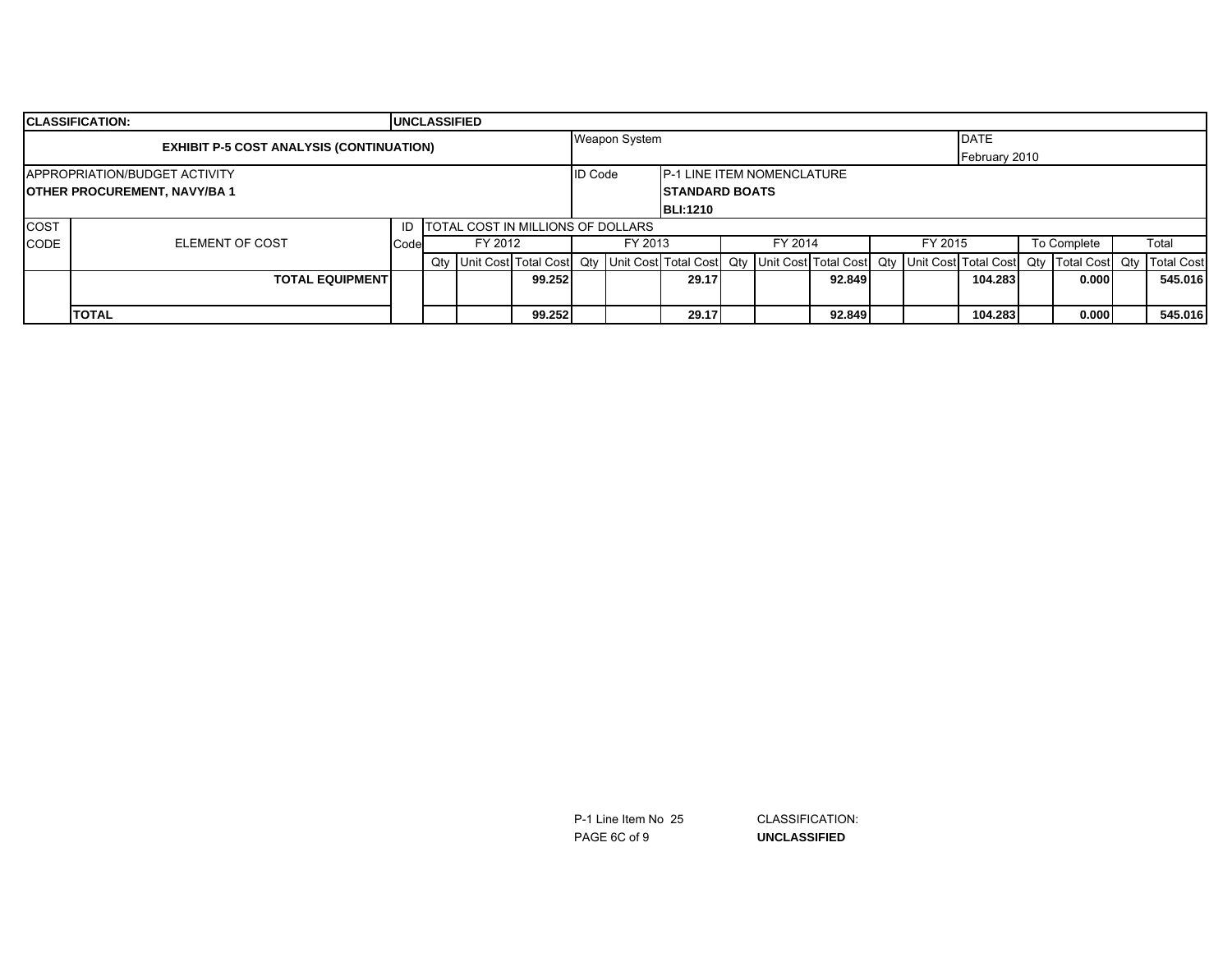| <b>CLASSIFICATION:</b>                        |          | <b>UNCLASSIFIED</b> |                 |                  |                                   |                       |               |                 |             |                        |
|-----------------------------------------------|----------|---------------------|-----------------|------------------|-----------------------------------|-----------------------|---------------|-----------------|-------------|------------------------|
| Exhibit P5A, PROCUREMENT HISTORY AND PLANNING |          |                     |                 |                  | Weapon System                     |                       |               |                 | <b>DATE</b> |                        |
|                                               |          |                     |                 |                  |                                   |                       |               |                 |             | February 2010          |
| <b>APPROPRIATION/BUDGET ACTIVITY</b>          |          |                     |                 |                  | <b>P-1 LINE ITEM NOMENCLATURE</b> |                       |               |                 |             |                        |
| <b>OTHER PROCUREMENT, NAVY/BA1</b>            |          |                     |                 |                  | <b>STANDARD BOATS</b>             |                       |               |                 |             |                        |
|                                               |          |                     |                 |                  | <b>BLIN: 1210</b>                 |                       |               |                 |             |                        |
| <b>COST ELEMENT</b>                           | Quantity | <b>UNIT</b>         | <b>LOCATION</b> | <b>RFP ISSUE</b> | CONTRACT                          | CONTRACTOR            | AWARD         | DATE OF SPEC    |             | <b>DATE</b>            |
| <b>FISCAL YEAR</b>                            |          | COST                | OF PCO          | <b>DATE</b>      | <b>METHOD</b>                     | AND LOCATION          | <b>DATE</b>   | <b>FIRST</b>    |             | <b>AVAIL REVISIONS</b> |
|                                               |          |                     |                 |                  | & TYPE                            |                       |               | <b>DELIVERY</b> |             | NOW AVAILABLE          |
| FY 2009                                       |          |                     |                 |                  |                                   |                       |               |                 |             |                        |
| H0028                                         |          |                     |                 |                  |                                   |                       |               |                 |             |                        |
| 7M RIGID INFLATABLE BOAT (RIB)                | 9        | 0.165               | <b>NAVSEA</b>   |                  | <b>GSA</b>                        | <b>WILLARD MARINE</b> | <b>SEP-09</b> | DEC-09          |             |                        |
| H0039                                         |          |                     |                 |                  |                                   |                       |               |                 |             |                        |
| 11M (36 FT) RIGID INFLATABLE BOAT (RIB)       |          | 0.550               | <b>NAVSEA</b>   |                  | <b>GSA</b>                        | <b>WILLARD MARINE</b> | <b>SEP-09</b> | <b>JUN-10</b>   |             |                        |
| H0040                                         |          |                     |                 |                  |                                   |                       |               |                 |             |                        |
| <b>FORCE PROTECTION (SMALL)</b>               | ĥ        | 0.225               | <b>NAVSEA</b>   |                  | <b>GSA</b>                        | <b>TBD</b>            | <b>SEP-09</b> | <b>FEB-10</b>   |             |                        |
| RESERVE (NAVAL COASTAL WARFARE)               |          | 0.225               | <b>NAVSEA</b>   |                  | <b>GSA</b>                        | <b>TBD</b>            | <b>SEP-09</b> | <b>FEB-10</b>   |             |                        |
| H0041                                         |          |                     |                 |                  |                                   |                       |               |                 |             |                        |
| FORCE PROTECTION (MEDIUM)                     | 12       | 0.255               | <b>NAVSEA</b>   |                  | <b>GSA</b>                        | <b>SILVERSHIPS</b>    | <b>SEP-09</b> | <b>MAR-10</b>   |             |                        |
| H0042                                         |          |                     |                 |                  |                                   |                       |               |                 |             |                        |
| FORCE PROTECTION (LARGE)                      | 10       | 0.682               | <b>NAVSEA</b>   |                  | <b>GSA</b>                        | <b>MOOSE</b>          | <b>SEP-09</b> | <b>MAY-10</b>   |             |                        |
| H0048                                         |          |                     |                 |                  |                                   |                       |               |                 |             |                        |
| NSW LONG RANGE SUPPORT CRAFT                  | 2        | 0.284               | <b>NAVSEA</b>   |                  | <b>GSA</b>                        | <b>SILVERSHIPS</b>    | <b>MAY-09</b> | <b>SEP-09</b>   |             |                        |
| <b>H0050</b>                                  |          |                     |                 |                  |                                   |                       |               |                 |             |                        |
| NSW SHORT RANGE SUPPORT CRAFT                 |          | 0.284               | <b>NAVSEA</b>   |                  | <b>GSA</b>                        | <b>SILVERSHIPS</b>    | <b>MAY-09</b> | <b>SEP-09</b>   |             |                        |
| H0052                                         |          |                     |                 |                  |                                   |                       |               |                 |             |                        |
| WORKBOAT (MEDIUM)                             |          | 0.534               | <b>NAVSEA</b>   |                  | <b>GSA</b>                        | <b>MODUTECH</b>       | <b>AUG-09</b> | <b>FEB-10</b>   |             |                        |
| <b>H0CAA</b>                                  |          |                     |                 |                  |                                   |                       |               |                 |             |                        |
| 66 FT COASTAL COMMAND BOAT                    |          | 5.000               | <b>NAVSEA</b>   |                  | <b>GSA</b>                        | TBD                   | <b>JUL-09</b> | <b>JAN-11</b>   |             |                        |
| FY 2010                                       |          |                     |                 |                  |                                   |                       |               |                 |             |                        |
| H0028                                         |          |                     |                 |                  |                                   |                       |               |                 |             |                        |
| 7M RIGID INFLATABLE BOAT (RIB)                | 21       | 0.170               | <b>NAVSEA</b>   |                  | <b>GSA</b>                        | <b>WILLARD MARINE</b> | <b>MAR-10</b> | <b>JUL-10</b>   |             |                        |
| H0035                                         |          |                     |                 |                  |                                   |                       |               |                 |             |                        |
| EOD SUPPORT CRAFT                             |          | 0.228               | <b>NAVSEA</b>   |                  | <b>GSA</b>                        | <b>TBD</b>            | <b>JUN-10</b> | <b>DEC-10</b>   |             |                        |
| H0039                                         |          |                     |                 |                  |                                   |                       |               |                 |             |                        |
| 11M (36 FT) RIGID INFLATABLE BOAT (RIB)       |          | 0.560               | <b>NAVSEA</b>   |                  | <b>GSA</b>                        | <b>WILLARD MARINE</b> | <b>MAR-10</b> | <b>DEC-10</b>   |             |                        |

P-1 Line Item No 25PAGE 7 of 9

 CLASSIFICATION: **UNCLASSIFIED**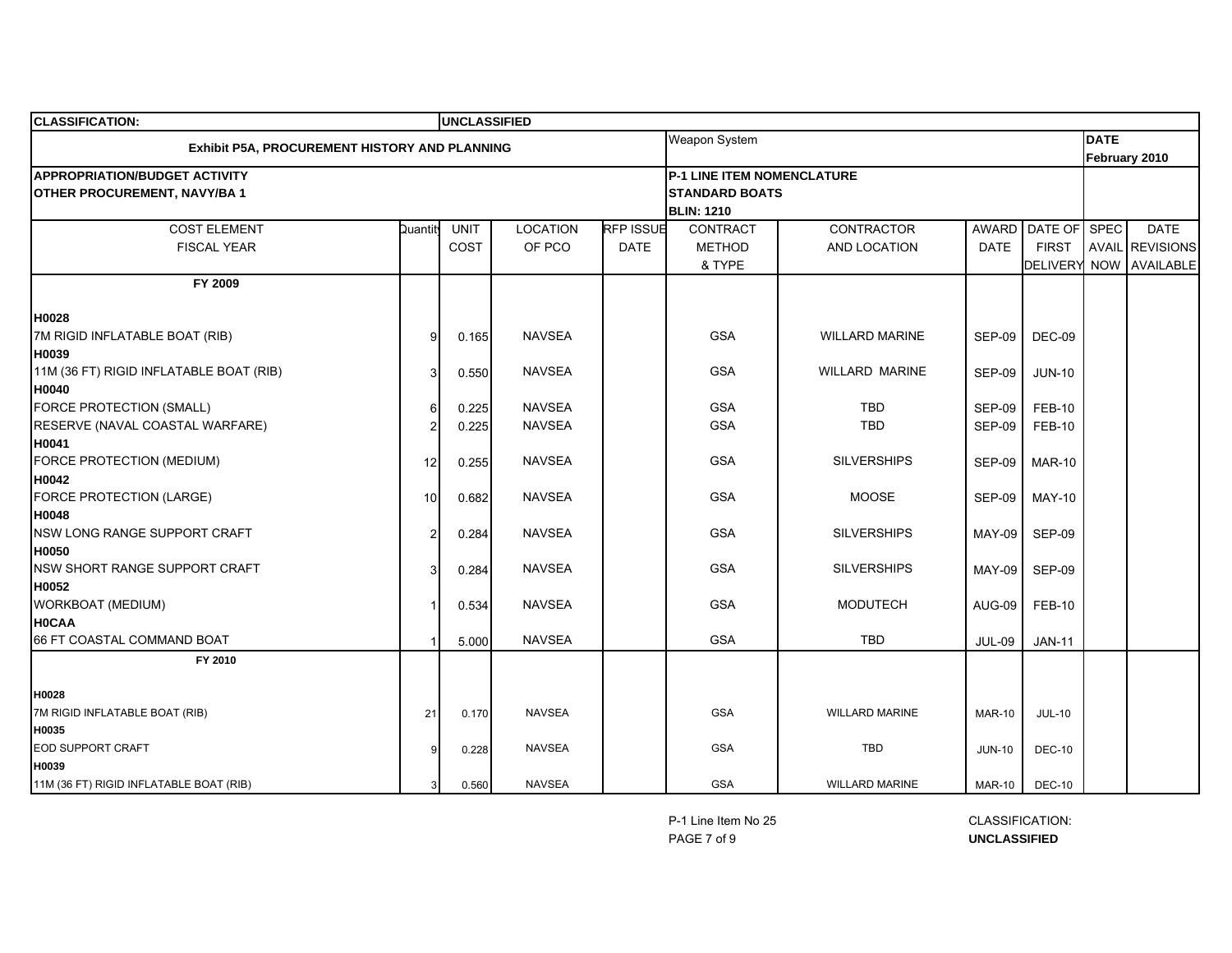| <b>CLASSIFICATION:</b>                                       |          | <b>UNCLASSIFIED</b> |                 |             |                            |                    |               |                 |             |                        |
|--------------------------------------------------------------|----------|---------------------|-----------------|-------------|----------------------------|--------------------|---------------|-----------------|-------------|------------------------|
| Exhibit P5A, PROCUREMENT HISTORY AND PLANNING (CONTINUATION) |          |                     |                 |             | Weapon System              |                    |               |                 | <b>DATE</b> |                        |
|                                                              |          |                     |                 |             |                            |                    |               |                 |             | February 2010          |
| <b>APPROPRIATION/BUDGET ACTIVITY</b>                         |          |                     |                 |             | P-1 LINE ITEM NOMENCLATURE |                    |               |                 |             |                        |
| <b>OTHER PROCUREMENT, NAVY/BA1</b>                           |          |                     |                 |             | <b>STANDARD BOATS</b>      |                    |               |                 |             |                        |
|                                                              |          |                     |                 |             | <b>BLIN: 1210</b>          |                    |               |                 |             |                        |
| <b>COST ELEMENT</b>                                          | Quantity | <b>UNIT</b>         | <b>LOCATION</b> | RFP ISSUE   | CONTRACT                   | <b>CONTRACTOR</b>  | <b>AWARD</b>  | DATE OF         | SPEC        | <b>DATE</b>            |
| <b>FISCAL YEAR</b>                                           |          | COST                | OF PCO          | <b>DATE</b> | <b>METHOD</b>              | AND LOCATION       | <b>DATE</b>   | <b>FIRST</b>    |             | <b>AVAIL REVISIONS</b> |
|                                                              |          |                     |                 |             | & TYPE                     |                    |               | <b>DELIVERY</b> |             | NOW AVAILABLE          |
| H0040                                                        |          |                     |                 |             |                            |                    |               |                 |             |                        |
| FORCE PROTECTION (SMALL)                                     | 5        | 0.231               | <b>NAVSEA</b>   |             | <b>GSA</b>                 | <b>TBD</b>         | <b>MAR-10</b> | <b>AUG-10</b>   |             |                        |
| RESERVE (NAVAL COASTAL WARFARE)                              |          | 0.231               | <b>NAVSEA</b>   |             | <b>GSA</b>                 | <b>TBD</b>         | <b>MAR-10</b> | <b>AUG-10</b>   |             |                        |
| H0041                                                        |          |                     |                 |             |                            |                    |               |                 |             |                        |
| FORCE PROTECTION (MEDIUM)                                    | 10       | 0.260               | <b>NAVSEA</b>   |             | <b>GSA</b>                 | <b>TBD</b>         | <b>MAR-10</b> | <b>SEP-10</b>   |             |                        |
| H0042                                                        |          |                     |                 |             |                            |                    |               |                 |             |                        |
| FORCE PROTECTION (LARGE)                                     | 8        | 0.696               | <b>NAVSEA</b>   |             | <b>GSA</b>                 | TBD                | <b>JUN-10</b> | <b>FEB-11</b>   |             |                        |
| RESERVE (NAVAL COASTAL WARFARE)                              |          | 0.696               | <b>NAVSEA</b>   |             | <b>GSA</b>                 | TBD                | <b>JUN-10</b> | <b>FEB-11</b>   |             |                        |
| H0048                                                        |          |                     |                 |             |                            |                    |               |                 |             |                        |
| NSW LONG RANGE SUPPORT CRAFT                                 | 2        | 0.292               | <b>NAVSEA</b>   |             | <b>GSA</b>                 | <b>SILVERSHIPS</b> | <b>MAR-10</b> | <b>AUG-10</b>   |             |                        |
| H0049                                                        |          |                     |                 |             |                            |                    |               |                 |             |                        |
| RIVERINE MULTI-MISSION CRAFT                                 |          | 1.202               | <b>NAVSEA</b>   |             | <b>GSA</b>                 | <b>SAFEBOAT</b>    | <b>JUN-10</b> | <b>JAN-11</b>   |             |                        |
| H0050                                                        |          |                     |                 |             |                            |                    |               |                 |             |                        |
| NSW SHORT RANGE SUPPORT CRAFT                                |          | 0.292               | <b>NAVSEA</b>   |             | <b>GSA</b>                 | <b>SILVERSHIPS</b> | <b>MAR-10</b> | <b>AUG-10</b>   |             |                        |
| H0052                                                        |          |                     |                 |             |                            |                    |               |                 |             |                        |
| WORKBOAT (MEDIUM)                                            |          | 0.545               | <b>NAVSEA</b>   |             | <b>GSA</b>                 | <b>TBD</b>         | <b>MAR-10</b> | <b>SEP-10</b>   |             |                        |
| <b>H00S3</b><br>SSP - SMALL ESCORT VESSELS (33')             |          |                     | <b>NAVSEA</b>   |             | <b>COMPETITIVE</b>         | <b>SAFEBOAT</b>    |               |                 |             |                        |
| H0CA5                                                        | 12       | 0.832               |                 |             |                            |                    | APR-10        | <b>JUL-10</b>   |             |                        |
| <b>DIVE BOATS</b>                                            | 2        | 1.000               | <b>NAVSEA</b>   |             | <b>GSA</b>                 | <b>TBD</b>         | <b>MAR-10</b> | <b>MAR-11</b>   |             |                        |
| H0CA6                                                        |          |                     |                 |             |                            |                    |               |                 |             |                        |
| RANGE SUPPORT CRAFT                                          |          | 8.500               | <b>NAVSEA</b>   |             | <b>GSA</b>                 | <b>TBD</b>         | <b>AUG-10</b> | <b>FEB-11</b>   |             |                        |
| <b>HOCAB</b>                                                 |          |                     |                 |             |                            |                    |               |                 |             |                        |
| FORCE PROTECTION BOAT (SMALL)                                |          | 0.222               | <b>NAVSEA</b>   |             | <b>GSA</b>                 | <b>TBD</b>         | <b>MAR-10</b> | <b>AUG-10</b>   |             |                        |
| <b>HOCAC</b>                                                 |          |                     |                 |             |                            |                    |               |                 |             |                        |
| FUEL OIL BARGE (YON)                                         |          | 4.200               | <b>NAVSEA</b>   |             | <b>GSA</b>                 | TBD                | <b>MAR-10</b> | <b>MAY-11</b>   |             |                        |
|                                                              |          |                     |                 |             |                            |                    |               |                 |             |                        |

P-1 Line Item No 25PAGE 8 of 9

 CLASSIFICATION: **UNCLASSIFIED**